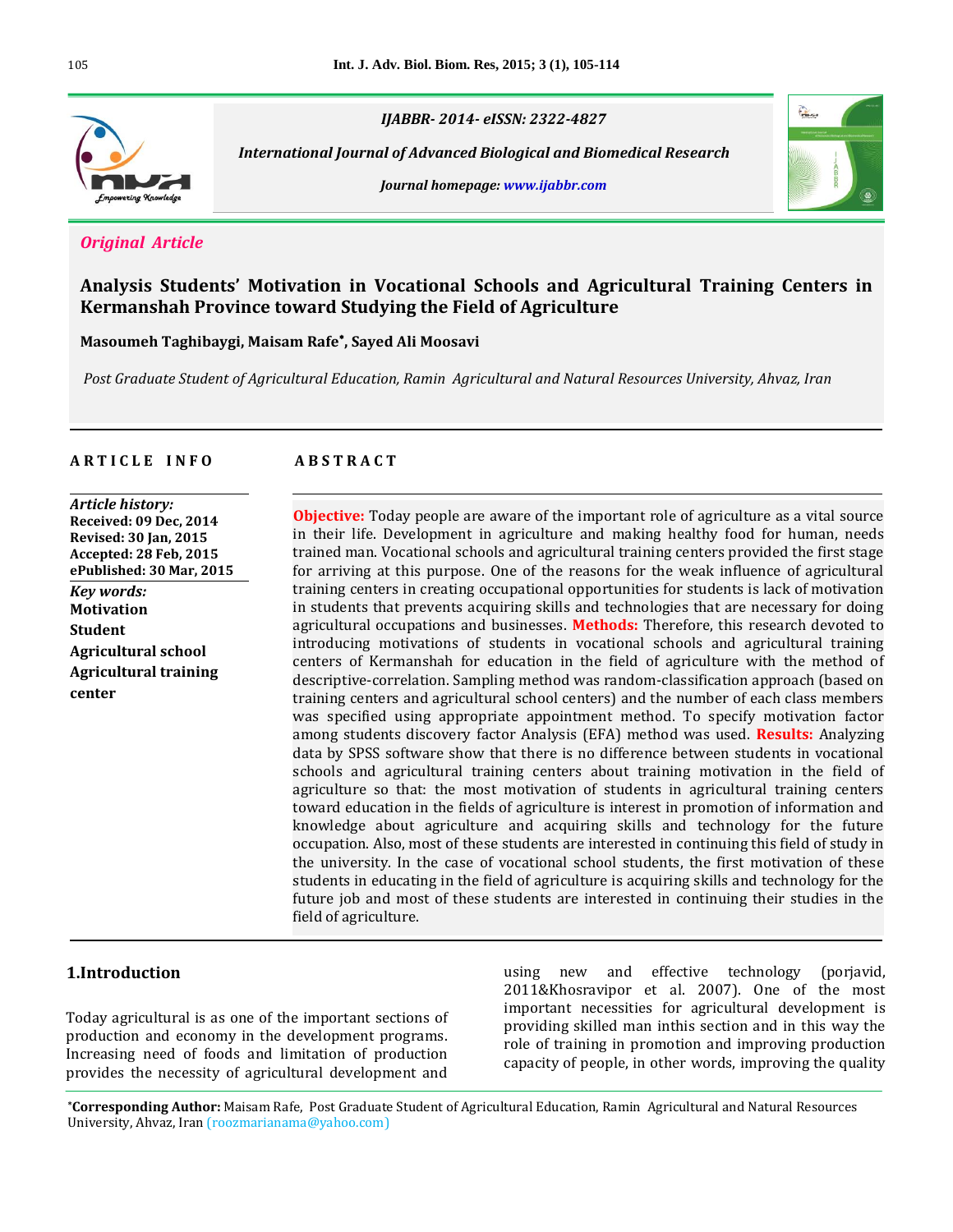of human staff and its economical impact –increasing efficacy of production from 1950- was considered and following it from 1960s theorists like (Biker&teodorshoolts2009)it was stated seriously as human capital theory. According to this theory by increasing human capital, efficacy of manpower can be promoted. Of the centers and organizations that can have a great impact on promotion of human capital are vocational schools and agricultural training centers. These centers with the purpose of increasing the quality level of manpower based on situations of job market and supplying the required forces for different economical parts are considered more than ever by different countries. Studying different countries show that efficiency of these centers especially about individual's readiness for occupation in more than other educations (Saadi et al. 2011quoted in Hadadian 1999), so that we can say that job situation of students in these centers is better than the other graduated students and students in these centers know that where to use their learning(Saadi et al1 quoted in Faster 1965). But unfortunately in our country based on the role and importance of these centers in training expert manpower that is required for economical needs of the country, they are not successful as what has been documented in their purposes in educating skilled manpower (Porjavid, 2011). Of the reasons stated for problems in these centers and joblessness of their graduated students is lack of motivation are low motivation for entering these centers. People's motivation can influence on Entrepreneurship application and patterns of receiving educations and finally by acquiring appropriate skills and proficiency after leaving studies they will work and number of joblessness will decrease. Also, studies show that students who entered in this field don't have any motivation for continuing studies in this field and also they have a good situation with respect to training and educational history. These students have no possibility for accepting in other fields of study, for this reason they should be absorbed in agricultural training centers ( Saadi and et al. 2011). The average score of students in these centers is in a lower rate than students in theoretical fields and obligatory guidance of students with low intelligence is in these fields of study (Shariatzade, 1999).accepting weak students in education and training and also lack of motivation is of the drawbacks that causes low motivation to learn skills in agricultural training centers, and it is the reason that these skills do not serve necessary requirements for job market. This is a case that prevents matching and compatibility of programs based on needs and motivation of students. Therefore, based on the role played by motivation in the development of skills and proficiency in students and decreasing of unemployment in graduated people and in development of the country, this study is devoted to identifying the main motivations of students in these centers for continuing their studies.

## **2. Literature review**

Motivation is influenced by different factors and there are various patterns to measure motivation. Of these patters are Maslow (1943) pattern and McClehhand(1985). In Maslow view motivation means invoking people to do something to reach a suitable purpose. In his view motivation is the main reason that causes some people to be interested in some works or occupations and some others not. McClehhand(1985) in his views refers to his views by comparing economic development reasons of some countries and lack of development of some others. He is looking for a lost trace having caused underdevelopment and searching these factors he refer to the issue of motivation and consider it in the form of mental virus entitled as intention and need for development and he believes that these psychology discoveries are about development. He considers this mental virus as a specific method of thinking that is relatively scarce, but when this virus appears in a person force him to strive in a special form. To specify his experimental work, McClehhandstudied background of different periods and different countries and concluded that in the cases in which the virus intended to develop we experienced economical development of that country. In McClehhandinternalizing intention to development should be attained by sociability process from the first days of life and then by training and press and also other writings this intention should be reinforced. He suggest some points about reinforcing these needs and cases like: increasing motivation and people's belief in the society any way, holding educational classes for reinforcing motivation and necessity of women's higher education beside men. In McClehhandintention and need for development is a key factor for renovation and motivation for renovation with respect to psychology is twofold that one of them is personal wisdom-intention to development- and another one is a social wisdom, it means intention to prosperity of others and finally he believes that to acquire economical achievement two mental elements are required that one of them is intention to priority justification on others and another one is the need for increasing the level of public welfare. Respecting influential social situations in need for achievement he refers to factors like education in family, parental and social class, social and ideological movement. As motivations are the result of interests and needs and motivation of individual is to satisfy needs and Maslow theory analyzed the relationships between needs and motivations: therefore, Maslaow theory is selected as the research basis. Because, if supplying needs is considered as the purpose of individual we expect motivations to induce purposes. Accordingly identification of students' motivations from education in vocational schools and agricultural training centers is showing recognizing their needs and to understand in which stage of Maslow hierarchy of needs they are setting in, and which needs are satisfied and which high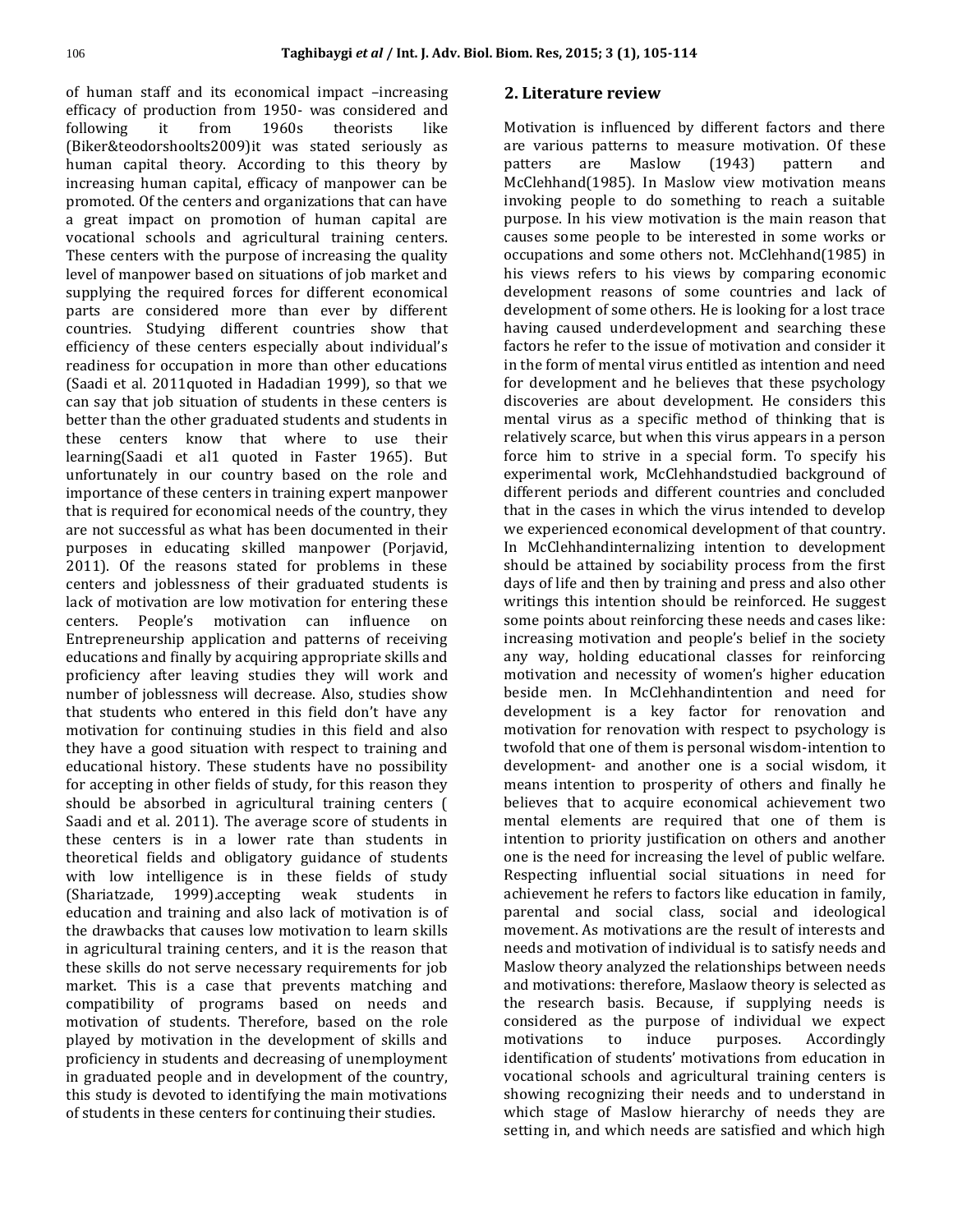need caused entering in this center. Studies of Rismanchian (2008) shows that most of the students with low average scores entered agricultural training centers; they are studying in these centers because they are not able to be accepted in other fields of study. Some people believe that problems of agricultural training centers affect motivation of students and of these problems is weak content of education and lack of relationship between curriculum and job market that has no use for agricultural society (Hossaini et al. 2005). But result of studies by Saadi et al. (2011) with the title of pathology of agricultural training centers supported this idea that more than 55% of students in in the agricultural training centers are studying this field of study based on their interest and most of them have motivation to acquire knowledge in this field. Result of some studies show that having interest is the main motivation of students for entering vocational schools and agricultural training centers (Khaledi, 2008). Totally, most of the studies show that entering of students to these centers was not based on interest and most of the weak students are interested in this field of study. In this respect, studies of Nafisi (1999) on vocational schools and agricultural training centers show that most of the weak students are accepted in these centers scientifically, so that average score of students in 1996 in vocational schools of agriculture fields show that in Tehran and Isfahan city in the theoretical fields the average score of 30 % of students was lower than 12 and 19% of them had an average score higher than 17. In fact, reviewing previous studies about vocational schools and agricultural training centers still there is no comprehensive study about analysis and identification of students' motivations from education in vocational schools and agricultural training centers. Therefore, based on the role and importance of vocational schools and agricultural training centers in forming pyramid of occupation in agricultural section, importance of educations in this centers and the role of student's motivation in development of skills, proficiency and decreasing of unemployment this subject is studied in order to be an starting point for comprehensive studies in the future and on one hand as motivations are rooted in needs by identifying motivations we can identify needs. Identification of these needs that caused entering of students to these centers are used to change the behavior of persons to a more suitable way and encouraging him to reaction against appropriate behaviors that are sustainable for society. Identification of students' different motivations from education in the fields of agriculture can help motivation and interest of teachers and consequently result in the interest of a wider group to these programs and causes development of programs, providing suitable contents, planning for applying programs in a suitable form and finally decreasing of unemployment in graduated people in this field of study. To this end the general aim of this research is analyzing motivation of vocational students and

agricultural training centers of Kermanshah from education in the field of agriculture and the following specific purposes were considered:

- 1. Identification of students motivations in vocational schools of Kermanshah province toward education in the field of agriculture
- 2. Identification of students' motivation in agricultural training centers toward education in the field of agriculture
- 3. Comparing motivations of students in vocational schools and agricultural training centers toward education in agriculture fields of study.

# **3***.* **Methodology**

This research is a descriptive-survey research. Statistical population of this research is 2800 Students' in Vocational Schools and Agricultural Training Centers in Kermanshah Provincethat based on Cochran formula 338 people were selected based on random sampling. The main strategy of this research was survey and crosssectional method. For this reason the main tool of this research was questionnaire along with interview technique. To make sure of face validity and content validity of questionnaire, the pre-written version of questionnaire was offered to professors of agricultural fields in Agriculture College of the Razi University and also it was studied by three professional expert in the area to judge content validity of research tools. For testing relaiability of the questionnaire Cronbach's alpha was used that questionnaire scales (0.88) was obtained that shows appropriate reliability of the research tools. To analyze results, SPSS v.17 software was used.

# **4. Result**

## **4.1.Personal characteristics of respondents in agricultural training centers**

Based on findings 69.3% of respondents were boys and 30.7% of them were girls. Most of the respondents were below 20 year old (46.7%). 44 % of respondents were between 20 to 30 years old (44%), and of 150 respondents in agricultural training centers only 14.7% of them were employed. But, in the respect of agriculture 49.3 percent had activities in this domain and rest of them had no activity in this field. The average score of 48.7 percent of them in the previous semester was 14-17 and 37.3% had average score below 14 and only 6% their average score was more than 17.61.3 % of students in agricultural training centers inhabited in the cities and from among 150 individuals only 32% were ready to do activities in village and lands, but 68% were interested in work and life in great cities after graduation. Most of the studied students had medical plant education intention (34.7%) and lowest numbers of respondents were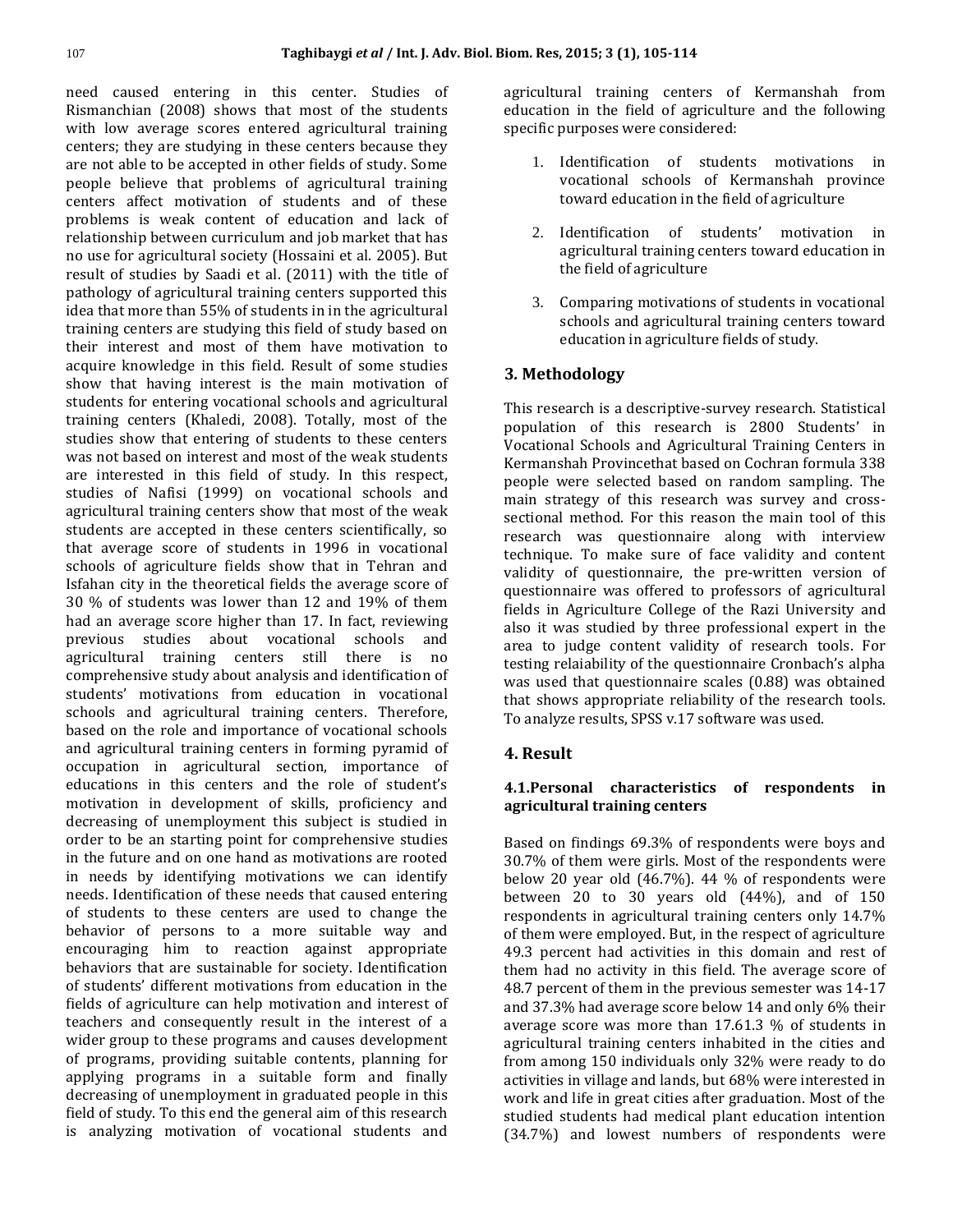$\overline{a}$ 

interested in animal husbandry (7%). Job of the majority of the respondents fathers was agriculture (41.3%), selfemployed jobs was after agriculture the most frequent job (33.3%), while government jobs was only 24%. Based of these findings 50.7 present of students' parents had rainfed land and 24.7 percent of them had irrigated land.

## **4.2.Personal characteristics of respondents in agriculture schools(Vocational Schools)**

Based on findings with respect to personal characteristics of students in agricultural schools (58.7%) were boys and 41.3% of them were girls. Most of the respondents were below 20 years old (93.3) and only 3 3 people were over the age of 40 years (2%). of 150 students in agricultural schools that were taking part in the study only 12 percent were employed, bot 87.3 % of them were active in agriculture. 6.7% of students had average score more than 17 and 46.7 % of respondents had average score below 14 and other students had average score from 14 to 17. 47.7 % of respondents were from village. Also, 38% of them were interested in the field of medical plants and 14% were interested in fixing motors (lowest rate). 47.3% of students were interested to live in the village after education and work on the lands, and 49.3% were interested in living in the great cities and Tehran and others did not respond to this question. Most of the students' father job was agriculture (39.3) and 2% of them had retired fathers. 38.7% of students' parents have less than 5 hector rainfed land and 66.7% didn't have irrigated land.

## **4.3.Comparing motivation of students in agricultural school and agricultural training centers toward education in the field of agriculture**

As table (1) shows about comparing motivation of agricultural schools and agricultural training centers students, the upper part of table (10 first motivation priority) there is not much difference between views of

two groups, so that both of them were interested in promoting their knowledge and information in the field of agriculture and also acquiring skills and proficiency for the future job, acquiring skills for better life and better life by agricultural fields, acquiring management skills, interesting in employment in agricultural offices and finding higher self-esteem that caused selecting the field of agriculture and education so that both groups stated that they are interested in continuing the field of agriculture in the university in higher education. But students of vocational schools believe that education in the field of agriculture guarantees the future job, also parents' encouragement was another reason that caused their entering to the field of agriculture, but these factors were not highly influential in motivating students in the agricultural training centers and they considered these factors in the priorities of 31 and 17 respectively.Students of agricultural training centers emphasized the importance of the role of agriculture in the life of human being and interest in activities about agriculture individually. In the last part of table we observe that there not significant difference between two groups views and both groups believe that weakness of students and easy acceptance of students in agriculture field are not the reason why they have been accepted in this field and they do not selected this field for hobby and certificate and job. Both groups believe that employment opportunity in the field of agriculture is low, but interest in employment is high in both groups. Comparison of up and down part of the table show that frequent propaganda about field of agriculture influenced motivation of students in agricultural training centers more than students in agricultural schools. Also, interest in agriculture among students of agricultural schools is relatively higher than students of agricultural training centers. Generally, we can state that motivating factors in both groups are internal and natural that caused studying field of agriculture.

## **Table 1:**

comparing motivation of students in Vocational Schools (Agriculturalschools) and agricultural training centers toward education in the field of agriculture

| <b>Motivation</b>                                                       | <b>Vocational</b><br><b>Schools</b> |      | rank | <b>Motivation</b>                                                                  | <b>Agricultural</b><br><b>Training Centers</b> |      | rank |
|-------------------------------------------------------------------------|-------------------------------------|------|------|------------------------------------------------------------------------------------|------------------------------------------------|------|------|
|                                                                         | М                                   | Sd   |      |                                                                                    | M                                              | Sd   |      |
| Acquiring skill and proficiency for future<br>job                       | 4.07                                | 1.31 |      | Interest in promotion of knowledge and information about<br>agriculture            | 4.02                                           | 0.98 |      |
| Interest in continuing field of agriculture in<br>the university        | 3.98                                | .36  | 2    | Acquiring skill and proficiency for future job                                     | 3.96                                           | 0.51 |      |
| Interest in promotion of knowledge and<br>information about agriculture | 3.75                                | 1.19 | 3    | Interest in continuing field of agriculture in the university                      | 3.93                                           | 1.18 |      |
| Acquiring better life skills by studying in<br>the field of agriculture | 3.72                                | 1.35 | 4    | Acquiring better life skills by studying in the field of<br>agriculture            | 3.84                                           | 1.28 | 4    |
| Interest in employment in agricultural<br>offices                       | 3.63                                | 1.27 | 5.   | For the role and importance of agriculture in society and<br>supplying human foods | 3.82                                           | 0.98 |      |
| Parental encouragement                                                  | 3.60                                | 1.08 | 6    | Interest in activities in the field of agriculture after<br>graduation             | 3.78                                           | 1.06 | 6    |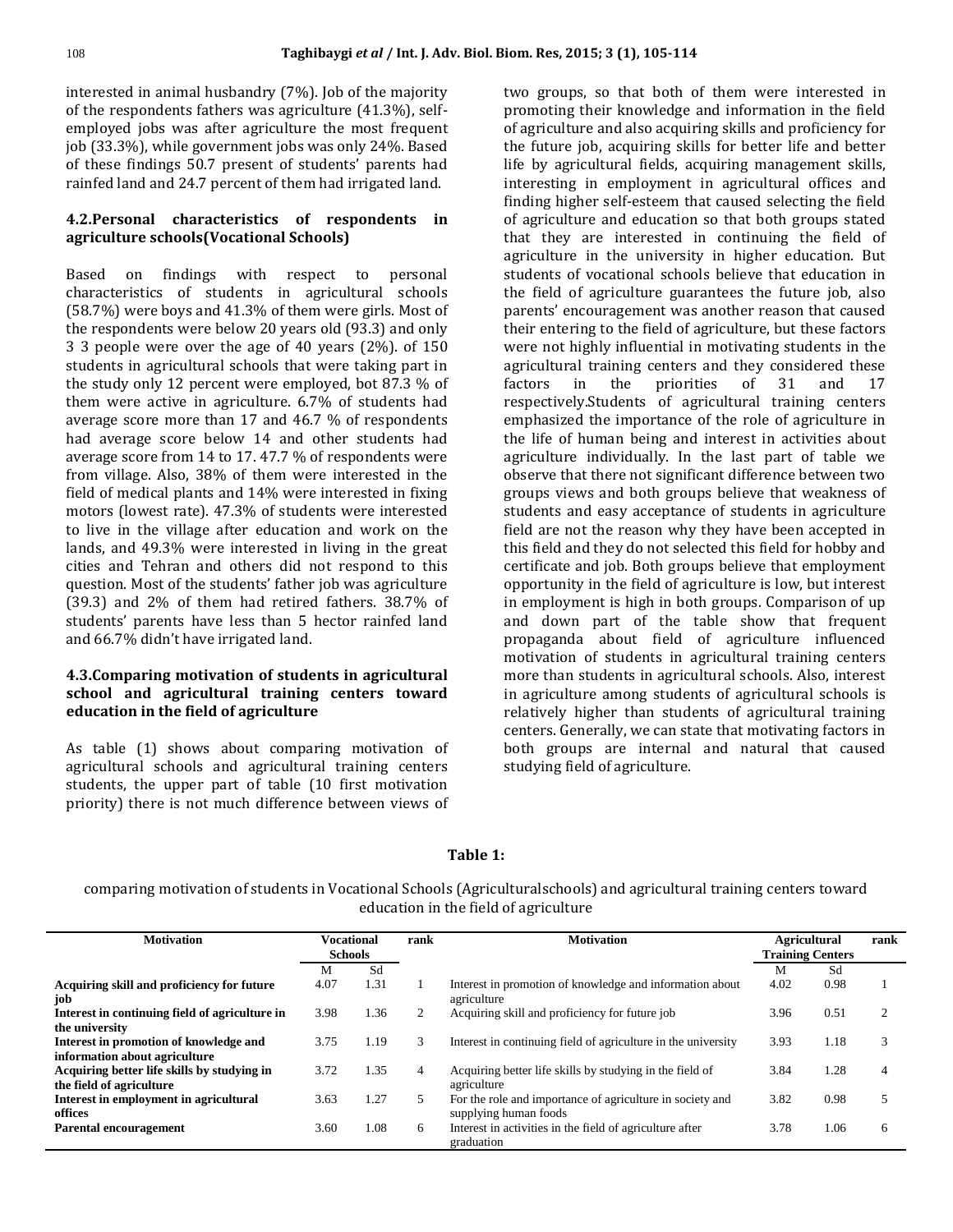#### 109 **Taghibaygi** *et al* **/ Int. J. Adv. Biol. Biom. Res, 2015; 3 (1), 105-114**

| Acquiring self-esteem by educating in the                                                    | 3.58 | 1.22 | $\tau$ | Acquiring leadership and management skills by studying                                     | 3.76 | 1.28 | $\overline{7}$ |
|----------------------------------------------------------------------------------------------|------|------|--------|--------------------------------------------------------------------------------------------|------|------|----------------|
| field of agriculture                                                                         |      |      |        | in the field of agriculture                                                                |      |      |                |
| Guarantee future job by educating in the<br>field of agriculture                             | 3.57 | 1.21 | 8      | Interest in employment in agricultural offices                                             | 3.75 | 1.05 | 8              |
| Acquiring leadership and management                                                          | 3.56 | 1.11 | 9      | Acquiring self-esteem by educating in the field of                                         | 3.75 | 1.14 | 9              |
| skills by studying in the field of agriculture                                               |      |      |        | agriculture                                                                                |      |      |                |
| Acquiring entrepreneurship and self-<br>employment in the field of agriculture               | 3.53 | 1.36 | 10     | High propaganda about field of agriculture                                                 | 3.72 | 1.14 | 10             |
|                                                                                              |      |      |        |                                                                                            |      |      |                |
| Information and proficiency in the field of                                                  | 3.50 | 1.34 | 11     | Acquiring entrepreneurship and self-employment in the                                      | 3.62 | 1.28 | 11             |
| agriculture is matching needs of job market                                                  |      |      |        | field of agriculture                                                                       |      |      |                |
| Activities of friends and family encouraged                                                  | 3.49 | 1.32 | 12     | Acquiring experience about agriculture                                                     | 3.55 | 1.05 | 12             |
| me in the field of agriculture                                                               |      |      |        |                                                                                            |      |      |                |
| Interest in agricultural works                                                               | 3.41 | 1.07 | 13     | Encouragement of previous students caused to register in<br>this field of study            | 3.55 | 1.13 | 13             |
| Acquiring experience about agriculture                                                       | 3.40 | 1.31 | 14     | Curriculum of the field of agriculture gives me necessary<br>job skills                    | 3.50 | 1.20 | 14             |
| Curriculum of the field of agriculture gives<br>me necessary job skills                      | 3.38 | 1.25 | 15     | Information and proficiency in the field of agriculture is<br>matching needs of job market | 3.43 | 1.14 | 15             |
|                                                                                              | 3.38 | 1.35 | 16     |                                                                                            | 3.37 | 1.42 |                |
| Activities in the field of agriculture caused<br>entering to this field                      |      |      |        | Interest in cooperative and scientific work                                                |      |      | 16             |
|                                                                                              |      | 1.28 |        |                                                                                            | 3.30 | 1.31 | 17             |
| For promotion of job level                                                                   | 3.37 |      | 17     | Parental encouragement                                                                     |      |      |                |
| If I go back to the past I will study the field<br>of agriculture                            | 3.37 | 1.43 | 18     | Interest in agricultural works                                                             | 3.29 | 1.25 | 18             |
| <b>Encouragement of previous students caused</b>                                             | 3.33 | 1.03 | 19     | Encouragement of teachers and consulters for entering in                                   | 3.27 | 1.33 | 19             |
| to enter this field of study                                                                 | 3.27 | 1.52 | 20     | the field of agriculture                                                                   | 3.22 | 1.22 | 20             |
| Interest in activities in the field of                                                       |      |      |        | Activities of friends and family encouraged me in the field                                |      |      |                |
| agriculture after graduation                                                                 |      |      |        | of agriculture                                                                             |      |      |                |
| For the role and importance of agriculture                                                   | 3.23 | 1.30 | 21     | If I go back to the past I will study the field of agriculture                             | 3.20 | 1.23 | 21             |
| in society and supplying human foods                                                         | 3.20 | 1.34 | 22     |                                                                                            | 3.15 | 1.20 | 22             |
| Having possibilities and conditions for                                                      |      |      |        | For acquiring social privilege by studying in the field of                                 |      |      |                |
| agricultural works                                                                           | 3.19 | 1.25 | 23     | agriculture<br>Having possibilities and conditions for agricultural works                  | 3.11 | 1.20 | 23             |
| For acquiring social privilege by studying in<br>the field of agriculture                    |      |      |        |                                                                                            |      |      |                |
| <b>Encouragement of previous students caused</b><br>to enter this field of study             | 3.15 | 1.31 | 24     | Facilities and capital that government gives to graduated<br>students                      | 3.07 | 1.27 | 24             |
| Facilities and capital that government gives                                                 | 3.14 | 1.33 | 25     | Activity in the field of agriculture caused entering this                                  | 3.01 | 1.28 | 25             |
| to graduated students                                                                        |      |      |        | field of study                                                                             |      |      |                |
| Interest in cooperative and scientific work                                                  | 3.13 | 1.22 | 26     | Obligatory and for weakness scientifically and for score<br>mark                           | 2.95 | 1.49 | 26             |
| Encouragement of teacher in previous years<br>of school                                      | 3.07 | 1.34 | 27     | For promotion of job level                                                                 | 2.87 | 1.38 | 27             |
| High propaganda about field of agriculture                                                   | 3    | 1.26 | 28     | Incorrect selection and lack of suitable consultation                                      | 2.84 | 1.23 | 28             |
| There is no opportunity to be employed in                                                    | 2.90 | 1.35 | 29     | Only for receiving educational certificate                                                 | 2.76 | 1.29 | 29             |
| the agricultural offices<br>Obligatory and for weakness scientifically<br>and for score mark | 2.88 | 1.38 | 30     | Encouragement of previous students caused to enter this<br>field of study                  | 2.73 | 1.26 | 30             |
| Only for my job                                                                              | 2.85 | 1.35 | 31     | Guarantee future job by educating in the field of<br>agriculture                           | 2.64 | 1.39 | 31             |
| Activities of sisters and brothers in                                                        | 2.80 | 1.40 | 32     | Activities of sisters and brothers in agriculture                                          | 2.60 | 1.14 | 32             |
| agriculture<br>For easy acceptance and lack of entrance                                      | 2.75 | 1.45 | 33     | Only for my job                                                                            | 2.55 | 1.30 | 33             |
| exams                                                                                        |      |      |        |                                                                                            |      |      |                |
| Incorrect selection and bad consultation                                                     | 2.70 | 1.38 | 34     | There is no opportunity for employment in the field of<br>agriculture                      | 2.27 | 1.35 | 34             |
| More for fun                                                                                 | 2.64 | 1.40 | 35     | For easy acceptance and lack of entrance exams                                             | 2.23 | 1.23 | 35             |
| Just for receiving certificate                                                               | 2.63 | 1.29 | 36     | More for fun                                                                               | 2.08 | 0.95 | 36             |

(Scale: 1- completely disagree, 2-disagree, 3- no idea, 4-agree, 5-completely agree)

#### **4.4.Result of Studying FactorAnalysis (EFA) to Measure Factor Related to Variables**

To decrease items to some structural factor, Factor Analysis (EFA) was used. As Bartlett statistics was significant at (1%) level and KMO was equal to 0.70 appropriateness of data was approved for doing this analysis. In this case six general factor with specific value higher than this were elicited and each item was classified based on factorloadingafter.With respect to the values in Table 2, the data referred to in 6 factors were summarized, which provides 64 percent of the total variance explained by these factors, the remaining 36% are factors which were notidentified in factor analysis**.**

 $\overline{\phantom{a}}$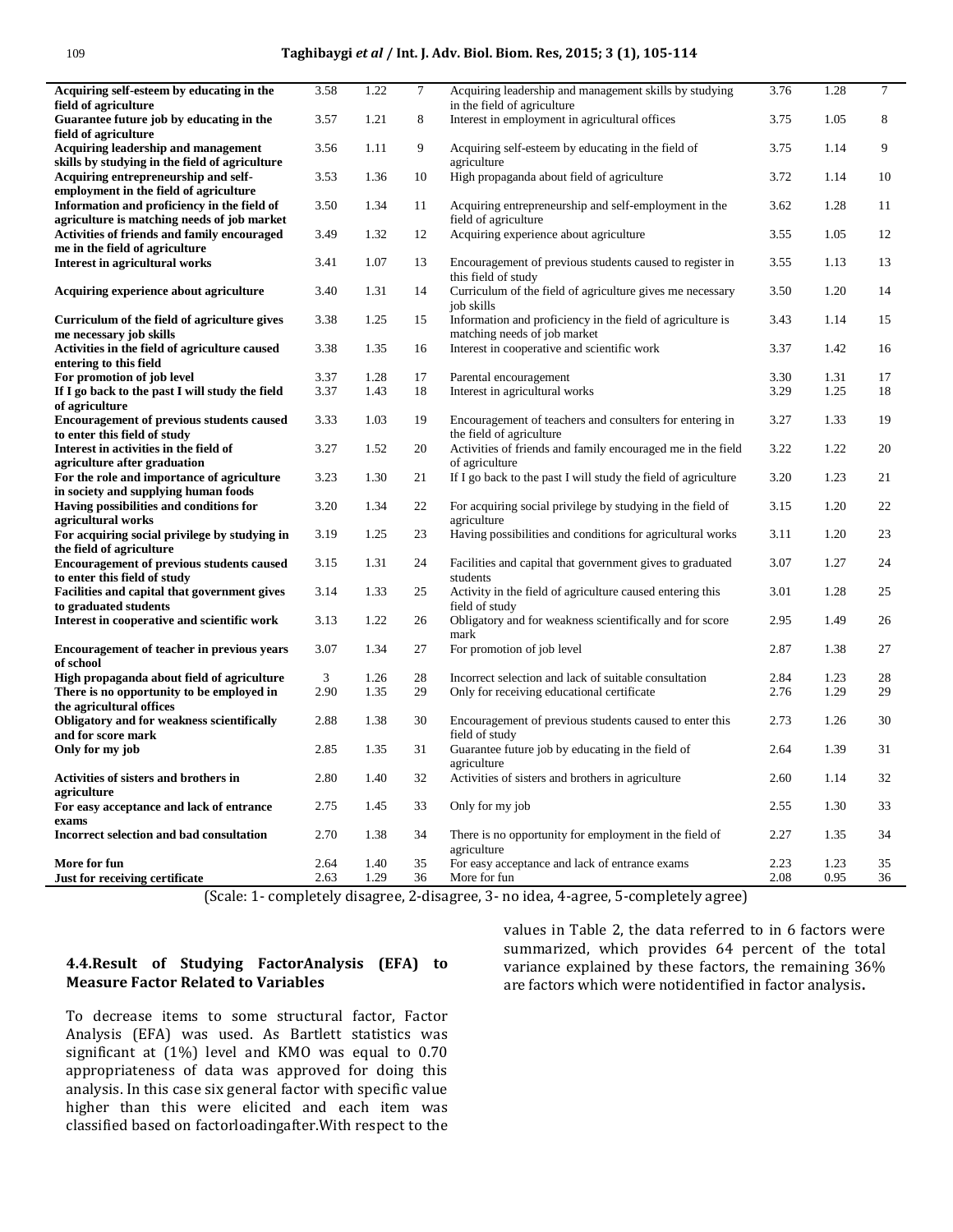## **Table 2:**

Factor loading of Variables are Related to Motivation of Students in Agricultural Training Centers toward Education in the field of Agriculture

| <b>Variable</b>                                                                             | <b>Factor</b><br>loading     |
|---------------------------------------------------------------------------------------------|------------------------------|
| development motivation                                                                      |                              |
| Interest in promotion of knowledge and information about agriculture                        | 0.689                        |
| Acquiring skill and proficiency for future job                                              | 0.566                        |
| Acquiring leadership and management skills by studying in the field of agriculture          | 0.583                        |
| Acquiring self-esteem by educating in the field of agriculture                              | 0.587                        |
| Acquiring entrepreneurship and self-employment in the field of agriculture                  | 0.398                        |
| Acquiring experience about agriculture                                                      | 0.509                        |
| Curriculum of the field of agriculture gives me necessary job skills                        | 0.632                        |
| If I go back to the past I will study the field of agriculture                              | 0.487                        |
| For acquiring social privilege by studying in the field of agriculture                      | 0.717                        |
| encouragement motivation                                                                    | $\overline{\phantom{0}}$     |
| High propaganda about field of agriculture                                                  | 0.736                        |
| Encouragement of previous students caused to register in this field of study                | 0.801                        |
| Parental encouragement                                                                      | 0.716                        |
| Encouragement of teachers and consulters for entering in the field of agriculture           | 0.704                        |
| Activities of friends and family encouraged me in the field of agriculture                  | 0.543                        |
| Incorrect selection and lack of suitable consultation                                       | 0.809                        |
| Encouragement of previous students caused to enter this field of study                      | 0.721                        |
| Activities of sisters and brothers in agriculture                                           | 0.778                        |
| motivation to acquire science                                                               | $\qquad \qquad \blacksquare$ |
| Activity in the field of agriculture caused entering this field of study                    | 0.694                        |
| Interest in employment in agricultural offices                                              | 0.707                        |
| Information and proficiency in the field of agriculture is matching needs of job market     | 0.566                        |
| Interest in cooperative and scientific work                                                 | 0.662                        |
| Interest in agricultural works                                                              | 0.734                        |
| For promotion of job level                                                                  | 0.545                        |
| There is no opportunity for employment in the field of agriculture<br>motivation to get job | 0.536<br>$\overline{a}$      |
| Having possibilities and conditions for agricultural works                                  | 0.453                        |
| Facilities and capital that government gives to graduated students                          | 0.636                        |
| Interest in activities in the field of agriculture after graduation                         | 0.439                        |
| Guarantee future job by educating in the field of agriculture                               | 0.741                        |
| motivation to acquire certificate                                                           | $\overline{\phantom{0}}$     |
| Obligatory and for weakness scientifically and for score mark                               | 0.730                        |
| Only for receiving educational certificate                                                  | 0.755                        |
| Only for my job                                                                             | 0.786                        |
| For easy acceptance and lack of entrance exams                                              | 0.790                        |
| More for fun                                                                                | 0.538                        |
| effort motivation                                                                           |                              |
| Interest in continuing field of agriculture in the university                               | 0.537                        |
| Acquiring better life skills by studying in the field of agriculture                        | 0.562                        |
| For the role and importance of agriculture in society and supplying human foods             | 0.423                        |

Table 2 shows the most important structure of students' motivation in agricultural training centers from educating in the field of agriculture. As table shows in the view of students in agricultural training centers the most important motivation for studying field of agriculture was respectively based on priority as follow: development motivation (Mean32.22, SD 7.39),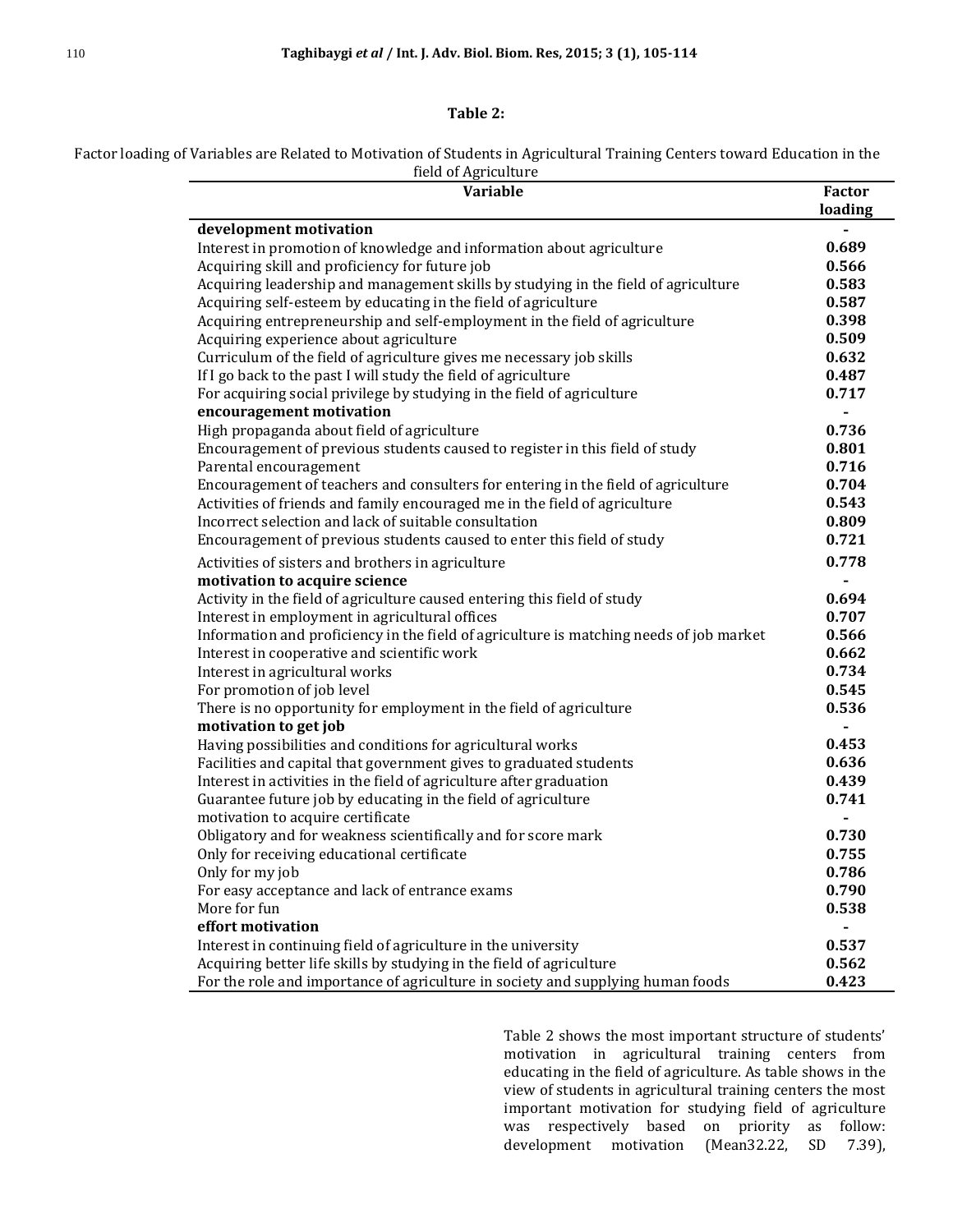encouragement motivation, acquiring science, acquiring job, receiving certificate and effort motivation (mean10.78, 2.66). For example, in the dimension of development motivation, students of agricultural training centers are more interested in acquiring knowledge and information, proficiency and management skills and they believe that by studying in the field of agriculture they can acquire these knowledge and information. In the case of encouragement motivation agent, this insight is dominant among students that there are many advertisements about importance of agriculture in the society and encouragement of students, parents and

consulters in their education in the field of agriculture. In the case of acquiring science students believe that activity in agriculture causes their education in this field and acquiring science and promotion of knowledge and information in the fields of agriculture and they are interested in employment. In the case of acquiring job's motivation, most of the students consider possibilities, background and government facilities for reasons of education. Motivation to acquire certificate and effort are in the last priorities of table and one can state that these factors have a trivial role in the motivation of students in agricultural training centers.

#### **Table 3:**

Factor loading of Variables are Related to Motivation of Students in Agricultural Schools toward Education in the field of Agriculture

| Variable                                                                                | <b>Factor</b><br>loading |
|-----------------------------------------------------------------------------------------|--------------------------|
| development motivation                                                                  |                          |
| Acquiring skill and proficiency for future job                                          | 0.566                    |
| Interest in promotion of knowledge and information about agriculture                    | 0.689                    |
| Acquiring self-esteem by educating in the field of agriculture                          | 0.587                    |
| Acquiring leadership and management skills by studying in the field of agriculture      | 0.583                    |
| Acquiring entrepreneurship and self-employment in the field of agriculture              | 0.398                    |
| Acquiring experience about agriculture                                                  | 0.509                    |
| Curriculum of the field of agriculture gives me necessary job skills                    | 0.632                    |
| If I go back to the past I will study the field of agriculture                          | 0.487                    |
| For acquiring social privilege by studying in the field of agriculture                  | 0.717                    |
| encouragement motivation                                                                |                          |
| Parental encouragement                                                                  | 0.716                    |
| Activities of friends and family encouraged me in the field of agriculture              | 0.543                    |
| Encouragement of previous students caused to enter this field of study                  | 0.801                    |
| Encouragement of previous students caused to enter this field of study                  | 0.721                    |
| Encouragement of teacher in previous years of school                                    | 0.704                    |
| High propaganda about field of agriculture                                              | 0.736                    |
| Activities of sisters and brothers in agriculture                                       | 0.778                    |
| Incorrect selection and bad consultation                                                | 0.809                    |
| motivation to acquire science                                                           |                          |
| Interest in employment in agricultural offices                                          | 0.707                    |
| Information and proficiency in the field of agriculture is matching needs of job market | 0.566                    |
| Interest in agricultural works                                                          | 0.736                    |
| Activities in the field of agriculture caused entering to this field                    | 0.694                    |
| For promotion of job level                                                              | 0.545                    |
| Interest in cooperative and scientific work                                             | 0.662                    |
| motivation to get job                                                                   | $\overline{a}$           |
| Guarantee future job by educating in the field of agriculture                           | 0.741                    |
| Interest in activities in the field of agriculture after graduation                     | 0.694                    |
| Having possibilities and conditions for agricultural works                              | 0.453                    |
| Facilities and capital that government gives to graduated students                      | 0.636                    |
| motivation to acquire certificate                                                       |                          |
| Obligatory and for weakness scientifically and for score mark                           | 0.730                    |
| Only for my job                                                                         | 0.786                    |
| For easy acceptance and lack of entrance exams                                          | 0.790                    |
| More for fun                                                                            | 0.538                    |
| Just for receiving certificate                                                          | 0.755                    |
| effort motivation                                                                       |                          |
| Interest in continuing field of agriculture in the university                           | 0.537                    |
| Acquiring better life skills by studying in the field of agriculture                    | 0.562                    |
| For the role and importance of agriculture in society and supplying human foods         | 0.423                    |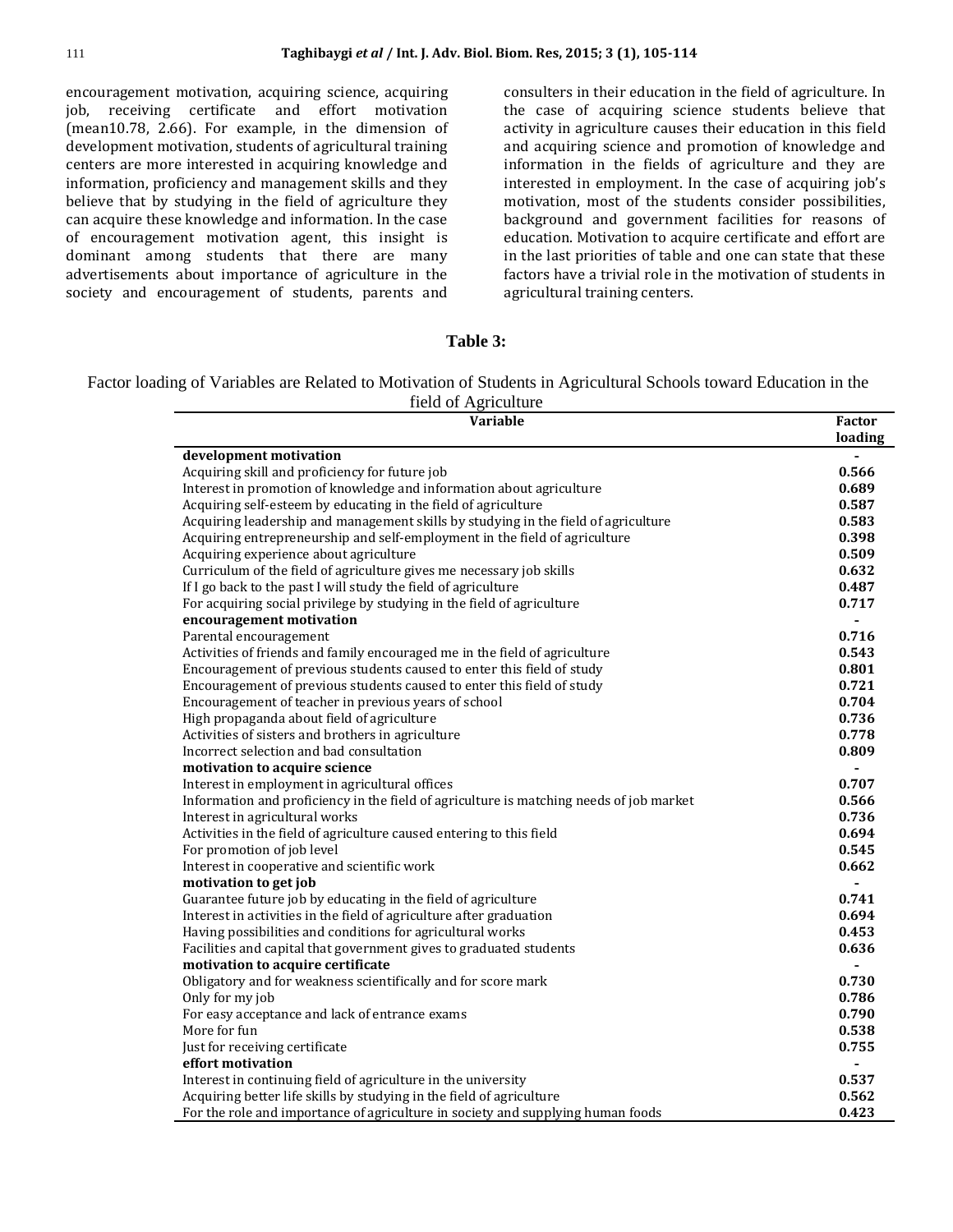Table 3 shows the most important structure of students' motivations in agricultural schools toward education in the field of agriculture. As table shows in the view of students in agricultural schools with priority order is development motivation (mean 27.74, SD 6.93%), encouragement motivation, acquiring science, getting job, receiving certificate and effort motivation (mean 7.16, SD 2.02). In the case of development motivation students in agricultural schools are interested in acquiring knowledge and information, acquiring proficiency, information and getting self-steem by educating in the field of agriculture and they believe that by study in the field of agriculture they can acquire these information. In the case of parental motivation factor, we can say that this factor is influential in their education, also they stated that activities of families about agriculture is effective in their interest and education so

that they intend to encourage others to select the field of agriculture for future studies. In the case of acquiring science motivation students are interested in employment after graduation because in their view information of agricultural field is appropriate with job market and interest in agriculture works causes acquiring science and knowledge and their education in this field. In the case of getting job motivation majority of students believe that even when there is no opportunity for employment they can get a job personally, without help of government in agriculture and they have facilities and capital for this work and government facilities can be a motivation for their education in the field of agriculture. Motivation of receiving certificate and effort are located at the last priorities of the table and one can state that these factors have a trivial role in motivation of students in agricultural training centers.

## **Table 4:**

| somparison or motivation priorities in                             |       |           |                                      |       |           |  |  |
|--------------------------------------------------------------------|-------|-----------|--------------------------------------|-------|-----------|--|--|
| students of agricultural schools and agricultural training centers |       |           |                                      |       |           |  |  |
| motivation priorities in                                           | Mean  | Standard  | motivation priorities in students of | mean  | Standard  |  |  |
| students of agricultural                                           |       | deviation | agricultural schools(Vocational      |       | deviation |  |  |
| training centers                                                   |       |           | Schools)                             |       |           |  |  |
| development motivation                                             | 32.22 | 7.39      | development motivation               | 27.74 | 6.93      |  |  |
| encouragement motivation                                           | 23.97 | 5.07      | encouragement motivation             | 25.48 | 6.51      |  |  |
| motivation to acquire science                                      | 21.59 | 3.60      | motivation to acquire science        | 22.42 | 6.00      |  |  |
| motivation to get job                                              | 12.55 | 3.12      | motivation to get job                | 13.84 | 3.57      |  |  |
| motivation<br>acquire<br>to                                        | 11.76 | 4.26      | motivation to acquire certificate    | 11.35 | 4.17      |  |  |
| certificate                                                        |       |           |                                      |       |           |  |  |
| effort motivation                                                  | 10.78 | 2.66      | effort motivation                    | 7.16  | 2.02      |  |  |
|                                                                    |       |           |                                      |       |           |  |  |

Comparison of motivation priorities in

Table 4 shows priorities and comparing of motivation factors in students of agricultural schools and agricultural training centers based on mean and standard deviation. As table shows, the priority of motivation in both groups is totally the same.

## **5. Conclusion**

Today, in the world continuous concentration of knowledge is like a good and students are considered as a great humanity capital. On one hand agricultural section in developing countries like Iran has been influential in national advancement though it was facing many challenges. But logical policies and strategic programs for developing stable development this section is considered as one of the main problems of actors in related institutes. Human, physical and capital resources and also institutions are factors that considering them can help effective stable development, meanwhile human resources paly the main role and control other factors. Therefore, it is necessary to act seriously in educating active human forces. To reach such a purpose, we need active agricultural training centers based on current

needs of the country, motivations, and necessities of students.

 Fortunately, in recent years beside agricultural vocational colleges, agricultural training centers are established to train skillful manpower that is necessary for economy of the country such as agricultural center. Therefore, beside emphasizing educational system on applying theoretical sciences and effort to ready students for getting jobs, but this issue still is not accomplished. Also these trainings have not been able to act successfully in educating skillful manpower based on their initial purposes. Of the reasons that is recorded for such lack of achievement is lack of motivation or low invoking of students in these centers and their scientific weakness. Therefore this study is looking to analyze and introduce motivation of students in agricultural schools and agricultural training centers in Kermanshah province toward educating in the field of agriculture. To do this, Maslow hierarchy of needs approach was used that causes motivation in human being. According to the conclusion of this research we can offer following suggestions: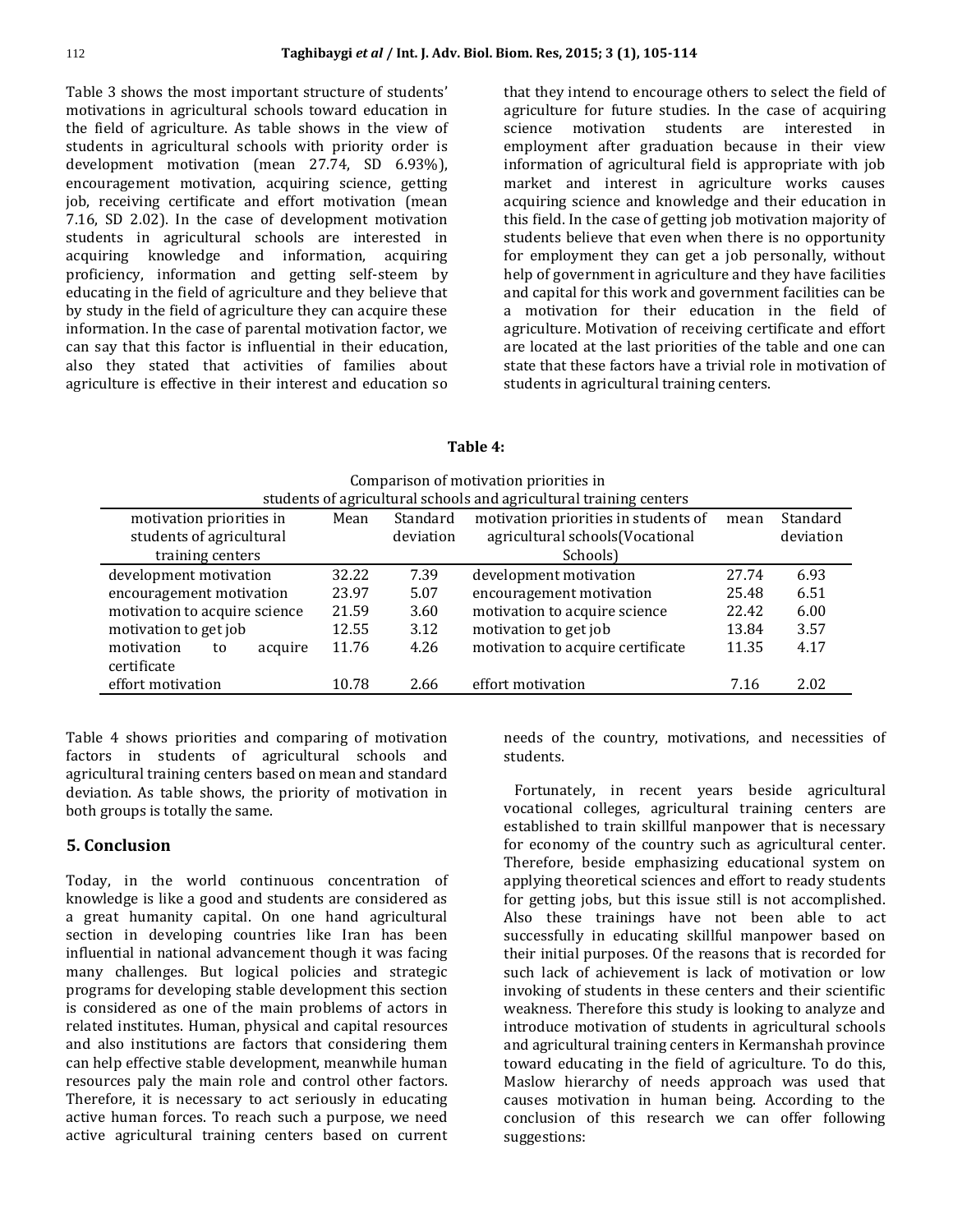- 1. As the main motivation of students toward educating in the agricultural training centers is acquiring knowledge and information for the future job, and as most of these people have activity experience about agriculture, it should be tried to update content of books and last scientific achievements about agriculture and also to prevent representing theories and instead skills should be trained during the semester to graduate more acknowledged students in these centers.
- 2. The issue of entrepreneurship and training of students in vocational schools should be taken seriously in the form of representing entrepreneurship educational units, visiting entrepreneurship designs and entrepreneur people and conversation with them that causes acquiring experience, creating motivation and encouragement among students to continue innovative activities About training, they should introduce people to centers in order to familiarize students with real world jobs and activities and prevent sending them to offices for passing training units and authorities should visit them while their students are passing training unites in the practical sections.
- 3. Designing and creating training farms and labs equipped with new technologies to train students.
- 4. Holding educational workshops to familiarize educators with new training approaches and updating their science to train and educate students.
- 5. Equipping training farms with labs equipped with new technologies.
- 6. Based on the result of this study it was observed that rural students are more interested in agricultural fields, as the future of the country to a great deal is dependent of agricultural activities or should be tried to provide situations to motivate rural students to education in these fields of study in order to familiarize them with new and scientific methods of agriculture to develop agriculture by consideration of some privileges for rural students to have interest in these fields of study and also provide facilities for them.
- 7. As the result showed and in spite of some views students in these centers and vocational schools are not in a low level and this view should be removed that is the reason why these centers are considered worthless, also there should be serious attention to promoting information,

knowledge and skills that these are the main motivation of their study. Also, authorities should try educatingstudents with high scientific knowledge that is appropriate with the need of country to development.

## **6. References**

Basiri,H,(2003)Motivation for coverse selection &Educational status for students of agricultural schools in Tehran province.Bs Thesis (Agricultural Extension and Education) Islamic Azad university scince dnd Research Branch.Tehran.

Dyer,J.E.,&Breja.L.M.,(2003).Problems in Recruiting students into Agricultural Education programs:A Delphi Study of Agriculture Teacher perceptions. Journal of Agricultural Education.44(2),85-75.

Esters, L. T., & Bowen, B. E., (2004). Factors Influencing Enrollment in an Urban Agricultural Education Program. Journal of Career and Technical Education. 21(1),

Hoover, T.S., & Scanlon, D.C. (1991). Enrollment Issues in Agricultural Education Programs & FFA Membership. Journal of Agricultural Education. 2-10.

Hossaini,S.M&Yaghobi.J2005.Survey barriers to entreprenurship in agricultural.hig her education&strategles to its strengthen proceedings of conference on Agricultural Education.Tehran.

## Kiamanesh,A.Mehr

mohamadi,M.&Asgari.M.A1995,Evaluation of a new secondary education system,organization of research and curriculum development ministry Education.

Marshall, T., Herring, D., & Briers, G. (1992). Factors Associate with Enrollment in Agricultural Science and Membership in the FFA in Texas. Journal of Agricultural Education. 17-23.

Maslow, A. H., (1943). A Theory of Human Motivation. Psychological Review. 50(4), 1 – 21

McClelland, D.C. (1985). Human Motivation. Cambridge University Press: Cambridge, NY.

Moazen, Z.; Movahedmohamady, H.; Rezvanfar, A. &Mirtorabi, M. (2011). Factors that affect job performance trainers agricultural schools. Journal of New Approaches in Educational Administration, 1(5), 115- 134.

Nasisi.A.2000,Survey failure of communication education system and employment and its ways to improve.schoolpublications,Tehran.